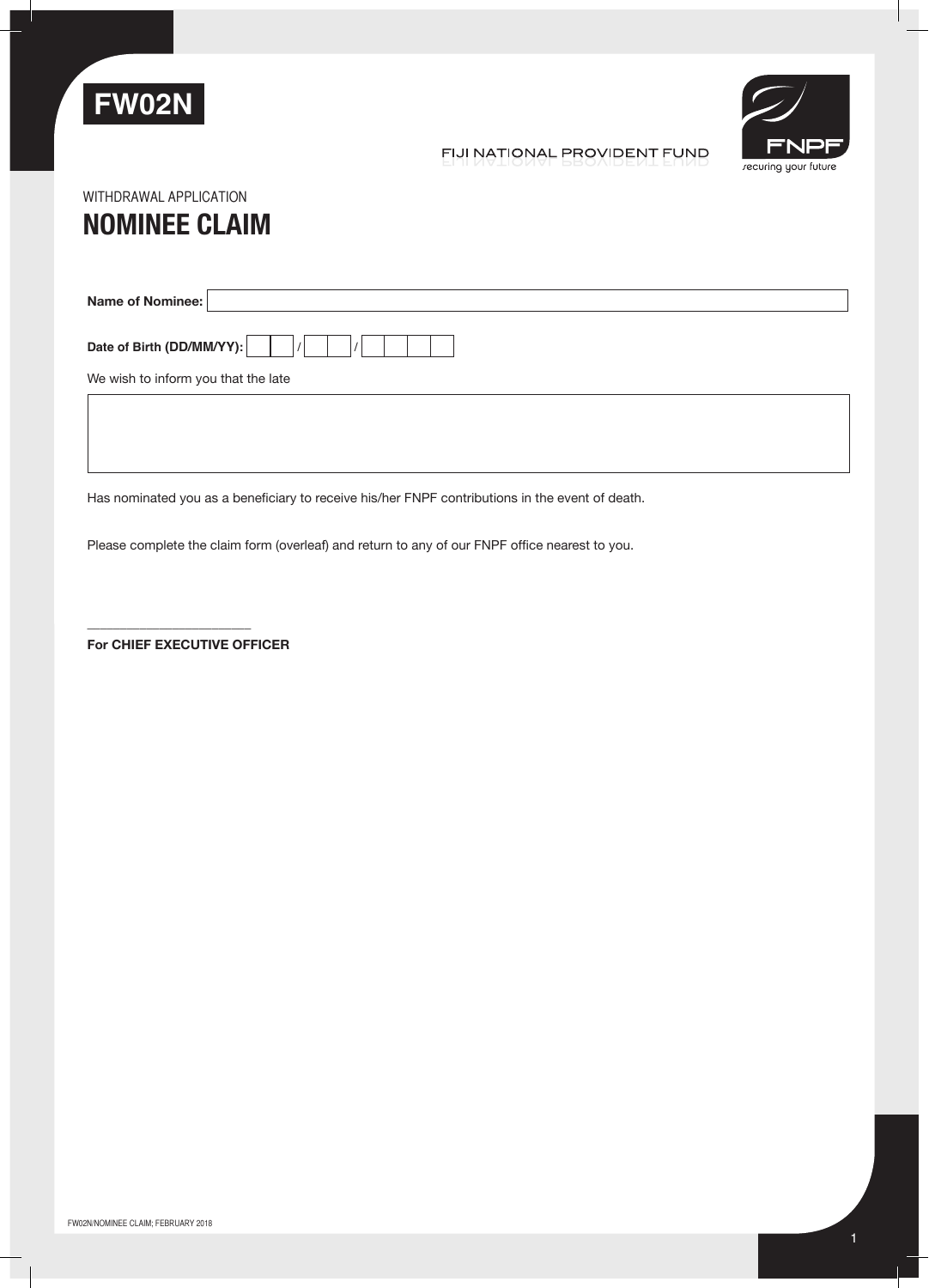Please complete this form if you have been nominated to receive member's fund in the event of death. Please complete in pen using BLOCK letters. Print "X" to mark boxes where applicable and ensure that the form is complete before submission.

**Note:** It is an offence under the Fiji National Provident Fund Act No.52, 2011 to make any false statement or to produce any document which is false. Please sign against amendments made and usage of correction fluid/tape is not allowed. Refer to the explanatory below when completing this form.

### **Explanatory Notes:**

#### **Who is eligible for this withdrawal?**

- Persons who are nominated in the last valid nomination filed with the Fund are eligible to withdraw the deceased member's contributions.
- Monies in the deceased member's general and preserved accounts, plus any special death benefit if member is eligible, will be paid out according to the shares allocated by the member.
- Where there is no valid nomination, monies in the deceased member's account shall be paid to the High Court for distribution.
- Where the nominee (other than the spouse) is below the age of 18, then the monies will be paid to the High Court of Fiji.
- If spouse is the sole nominee, he/she will be eligible for a Retirement product and required to complete Section C of this form. Please ensure that you have read and understood the Key Feature Statement before you choose a retirement option.

#### **What documents will I need to submit with this application?**

You must apply on the prescribed application form FW02N.

#### **The following documents will need to be attached:**

- Original or certified copy of your Birth Certificate and Marriage Certificate printed after year 2000.
- Nominees latest bank statement (within a month Local/overseas).
- Overseas bank account (certified true copy of passport showing identification details, certified true copy of PR Visa pages, bank statement, BSB/Routing Number and swift code).
- Valid photo ID of the nominee, FNPF membership card or, other valid ID cards such as driver's license and passport.
- Statutory declaration if details of nominee written by deceased differ from nominees birth certificate.

#### **If Nominee is a minor the following document are required:**

- Original or certified copy of your Birth Certificate printed after year 2000.
- Valid photo ID, passport or passport size photo certified by Justice of Peace or Commissioner for Oath or Notary Public (overseas).

#### **The following are additional documents which you will need to submit if you are purchasing a pension product (applicable to sole nominee only):**

Certified true copy of birth and/or marriage certificate of your nominee printed after year 2000.

All document copies must be certified by either an authorised FNPF officer, Justice of Peace or Commissioner for Oath or Notary Public (overseas).

#### **Where can I lodge this application?**

Your completed application can be lodged at any of our FNPF office nearest to you.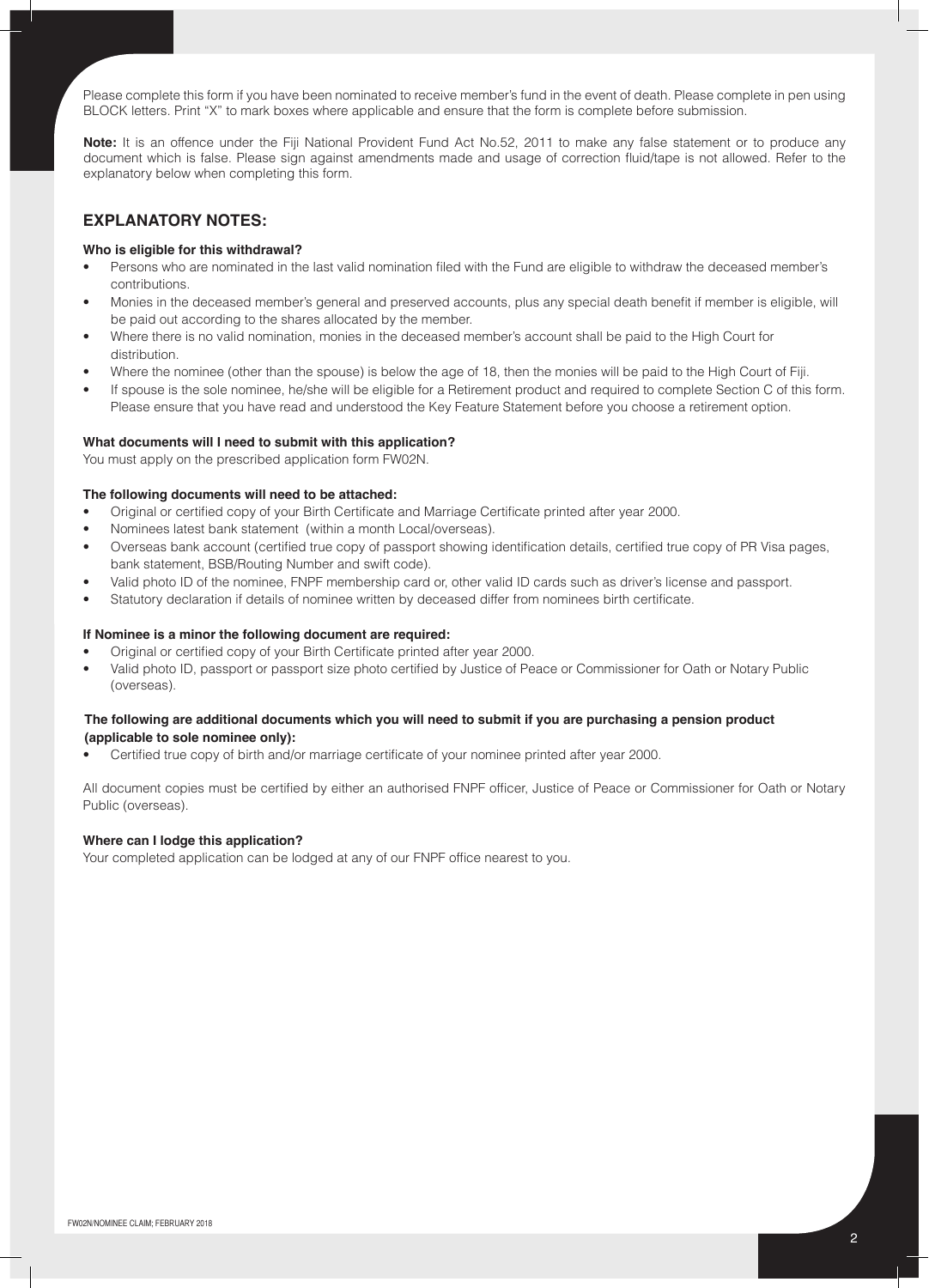| <b>SECTION A - PERSONAL DETAILS OF DECEASED</b>                                                                                                                                                                                                                                   |  |  |  |  |  |  |  |  |  |  |
|-----------------------------------------------------------------------------------------------------------------------------------------------------------------------------------------------------------------------------------------------------------------------------------|--|--|--|--|--|--|--|--|--|--|
| 1. Full Name of Deceased (as on Birth Certificate):                                                                                                                                                                                                                               |  |  |  |  |  |  |  |  |  |  |
|                                                                                                                                                                                                                                                                                   |  |  |  |  |  |  |  |  |  |  |
| 2. FNPF ID:                                                                                                                                                                                                                                                                       |  |  |  |  |  |  |  |  |  |  |
| <b>SECTION B - PERSONAL DETAILS OF NOMINEE</b>                                                                                                                                                                                                                                    |  |  |  |  |  |  |  |  |  |  |
| 1. FNPF ID:<br>2. TIN Number:                                                                                                                                                                                                                                                     |  |  |  |  |  |  |  |  |  |  |
| 3. Full Name of Nominee (as on Birth Certificate):                                                                                                                                                                                                                                |  |  |  |  |  |  |  |  |  |  |
|                                                                                                                                                                                                                                                                                   |  |  |  |  |  |  |  |  |  |  |
| Married Name:                                                                                                                                                                                                                                                                     |  |  |  |  |  |  |  |  |  |  |
| (Optional for married women)<br>4. Father's Name:<br>5. Mother's Name:                                                                                                                                                                                                            |  |  |  |  |  |  |  |  |  |  |
|                                                                                                                                                                                                                                                                                   |  |  |  |  |  |  |  |  |  |  |
| 7. Date of Birth (DD/MM/YY):<br>6. Birth Registration Number:                                                                                                                                                                                                                     |  |  |  |  |  |  |  |  |  |  |
| 8. Gender:   F<br>M<br>9. Email:                                                                                                                                                                                                                                                  |  |  |  |  |  |  |  |  |  |  |
| 10. Phone Contact (Home):<br>b) Work<br>c) Mobile                                                                                                                                                                                                                                 |  |  |  |  |  |  |  |  |  |  |
| 11. a) Postal Address:                                                                                                                                                                                                                                                            |  |  |  |  |  |  |  |  |  |  |
| b) Residential Address:                                                                                                                                                                                                                                                           |  |  |  |  |  |  |  |  |  |  |
| Email<br>12. Preferred Communication -<br>Postal<br>Mobile                                                                                                                                                                                                                        |  |  |  |  |  |  |  |  |  |  |
| INDEMNITY - the Fund will not be liable for disclosure of information on any of the preferred communication medium.                                                                                                                                                               |  |  |  |  |  |  |  |  |  |  |
| 13. If under 18 years of age, please provide name and address of parent/guardian (Funds will be payable to High Court)                                                                                                                                                            |  |  |  |  |  |  |  |  |  |  |
| Full Name as on birth certificate:                                                                                                                                                                                                                                                |  |  |  |  |  |  |  |  |  |  |
| Postal Address:                                                                                                                                                                                                                                                                   |  |  |  |  |  |  |  |  |  |  |
| Mobile<br>Phone Contact: Home                                                                                                                                                                                                                                                     |  |  |  |  |  |  |  |  |  |  |
| SECTION C - WITHDRAWAL OPTIONS (APPLICABLE ONLY TO SOLE NOMINEE)                                                                                                                                                                                                                  |  |  |  |  |  |  |  |  |  |  |
| If you are the spouse and sole nominee of the deceased, you are eligible to purchase a retirement package, as per the FNPF Act<br>Section 56 (4). Please indicate the relevant option(s) you wish to take and where you would like the interest to this full withdrawal<br>added. |  |  |  |  |  |  |  |  |  |  |
| <b>OPTION ONE- LIFE PENSION</b>                                                                                                                                                                                                                                                   |  |  |  |  |  |  |  |  |  |  |
| I wish to receive a LIFE PENSION<br>SINGLE PENSION of $\vert \$<br>Whole<br>Part                                                                                                                                                                                                  |  |  |  |  |  |  |  |  |  |  |
| If part pension, I would like this interest to be added to the amount above.<br>Yes<br><b>No</b>                                                                                                                                                                                  |  |  |  |  |  |  |  |  |  |  |
| <b>OPTION TWO - TERM ANNUITY</b>                                                                                                                                                                                                                                                  |  |  |  |  |  |  |  |  |  |  |
| I wish to allocate the amount specified below the Term of (you may choose one or any combination of the following and the cor-<br>responding amount on the space provided)                                                                                                        |  |  |  |  |  |  |  |  |  |  |
|                                                                                                                                                                                                                                                                                   |  |  |  |  |  |  |  |  |  |  |
| <b>OPTION THREE - LUMP SUM WITHDRAWAL</b>                                                                                                                                                                                                                                         |  |  |  |  |  |  |  |  |  |  |
| Whole<br>I wish to receive a LUMP SUM<br>Part<br>If part lump sum, I would like this interest to be added to the amount above.<br>No<br>Yes                                                                                                                                       |  |  |  |  |  |  |  |  |  |  |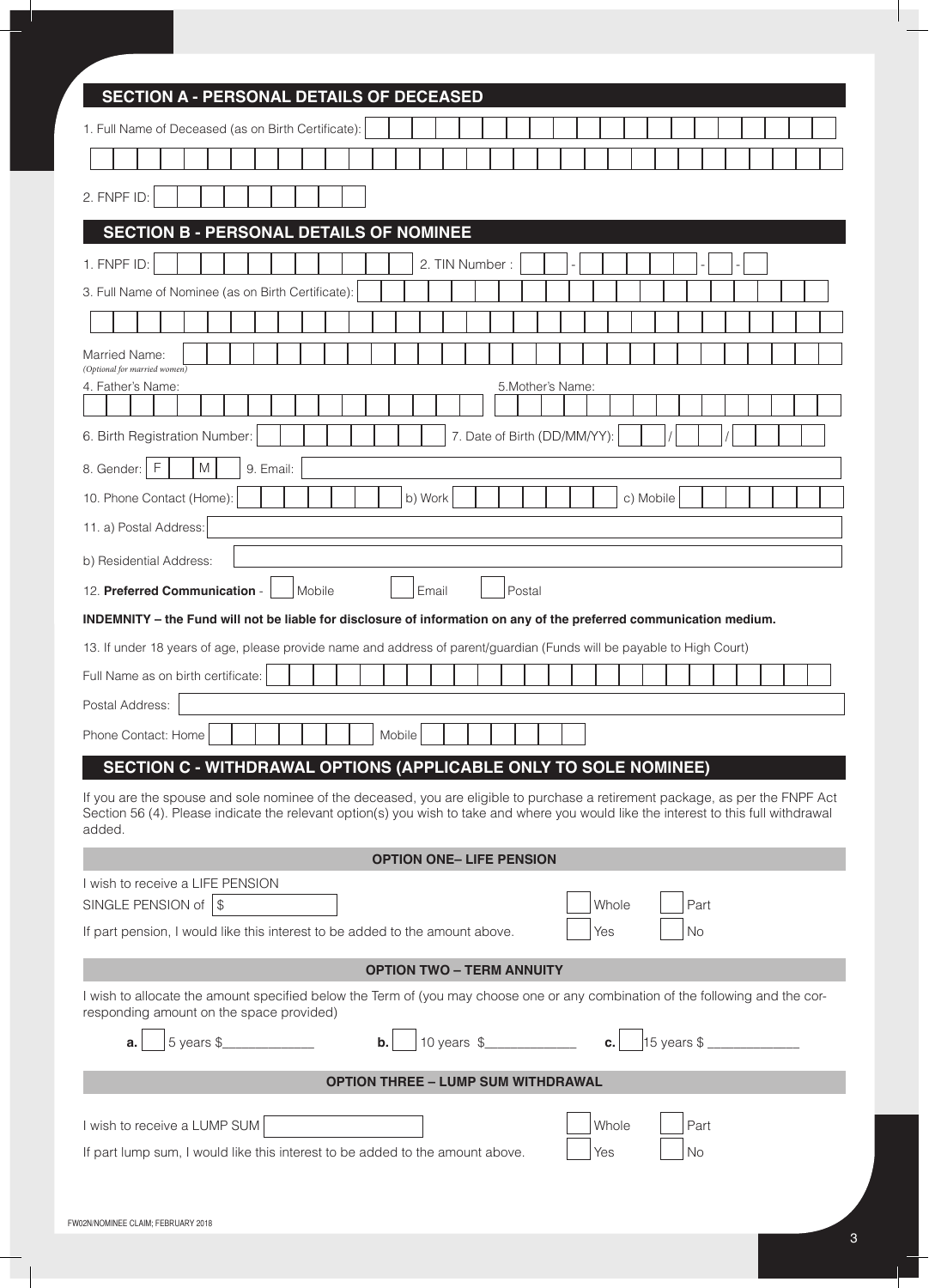## **SECTION D – NOMINATION**

**Note:** If you have purchased a retirement package it is compulsory to complete this section

|                                                            | Name:<br><u> 1980 - John Stein, Amerikaansk politiker (</u> |
|------------------------------------------------------------|-------------------------------------------------------------|
| passport size photo<br>of Nominee duly<br>certified by JP/ |                                                             |
| Commissioner of<br>Oath or Notary Public                   |                                                             |
| (overseas)                                                 | Address:                                                    |
|                                                            |                                                             |

## **SECTION E – LUMP SUM PAYMENT DETAILS**

You are required to complete this section indicating the method of payment and payment details:

|                                                               |  |  |  | Deposit to my local bank account: |  |  |  |  |  |                      |        |               |  |  |  |  |  |  |  |
|---------------------------------------------------------------|--|--|--|-----------------------------------|--|--|--|--|--|----------------------|--------|---------------|--|--|--|--|--|--|--|
| Account Name:                                                 |  |  |  |                                   |  |  |  |  |  |                      |        |               |  |  |  |  |  |  |  |
| <b>Bank Name:</b>                                             |  |  |  |                                   |  |  |  |  |  |                      |        | Account No:   |  |  |  |  |  |  |  |
| Deposit to my Overseas bank account via Telegraphic Transfer: |  |  |  |                                   |  |  |  |  |  |                      |        |               |  |  |  |  |  |  |  |
| <b>Account Name:</b>                                          |  |  |  |                                   |  |  |  |  |  |                      |        |               |  |  |  |  |  |  |  |
| Bank Name:                                                    |  |  |  |                                   |  |  |  |  |  |                      |        |               |  |  |  |  |  |  |  |
| Account No:                                                   |  |  |  |                                   |  |  |  |  |  | <b>BSB/ Routing:</b> |        |               |  |  |  |  |  |  |  |
| Swift Code:                                                   |  |  |  |                                   |  |  |  |  |  |                      | Number |               |  |  |  |  |  |  |  |
| <b>Bank Address:</b>                                          |  |  |  |                                   |  |  |  |  |  |                      |        |               |  |  |  |  |  |  |  |
|                                                               |  |  |  |                                   |  |  |  |  |  |                      |        |               |  |  |  |  |  |  |  |
| Mail Bank Draft to my Overseas address:                       |  |  |  |                                   |  |  |  |  |  |                      |        |               |  |  |  |  |  |  |  |
|                                                               |  |  |  |                                   |  |  |  |  |  |                      |        |               |  |  |  |  |  |  |  |
|                                                               |  |  |  |                                   |  |  |  |  |  |                      |        |               |  |  |  |  |  |  |  |
| Please tick if same as LUMP SUM.                              |  |  |  |                                   |  |  |  |  |  |                      |        |               |  |  |  |  |  |  |  |
|                                                               |  |  |  |                                   |  |  |  |  |  |                      |        |               |  |  |  |  |  |  |  |
| Deposit to my local bank account:                             |  |  |  |                                   |  |  |  |  |  |                      |        |               |  |  |  |  |  |  |  |
|                                                               |  |  |  |                                   |  |  |  |  |  |                      |        |               |  |  |  |  |  |  |  |
|                                                               |  |  |  |                                   |  |  |  |  |  |                      |        | Account No:   |  |  |  |  |  |  |  |
| Deposit to my Overseas bank account via Telegraphic Transfer: |  |  |  |                                   |  |  |  |  |  |                      |        |               |  |  |  |  |  |  |  |
| Account Name:                                                 |  |  |  |                                   |  |  |  |  |  |                      |        |               |  |  |  |  |  |  |  |
| Bank Name:                                                    |  |  |  |                                   |  |  |  |  |  |                      |        |               |  |  |  |  |  |  |  |
| Account No:                                                   |  |  |  |                                   |  |  |  |  |  | <b>BSB/ Routing:</b> |        |               |  |  |  |  |  |  |  |
| Swift Code:                                                   |  |  |  |                                   |  |  |  |  |  |                      |        | <b>Number</b> |  |  |  |  |  |  |  |
| <b>Bank Address:</b>                                          |  |  |  |                                   |  |  |  |  |  |                      |        |               |  |  |  |  |  |  |  |
|                                                               |  |  |  |                                   |  |  |  |  |  |                      |        |               |  |  |  |  |  |  |  |
| Mail Bank Draft to my Overseas address:                       |  |  |  |                                   |  |  |  |  |  |                      |        |               |  |  |  |  |  |  |  |
|                                                               |  |  |  |                                   |  |  |  |  |  |                      |        |               |  |  |  |  |  |  |  |
| Account Name:<br>Bank Name:                                   |  |  |  |                                   |  |  |  |  |  |                      |        |               |  |  |  |  |  |  |  |
| Payment mode for outer Island (if no bank account):           |  |  |  |                                   |  |  |  |  |  |                      |        |               |  |  |  |  |  |  |  |